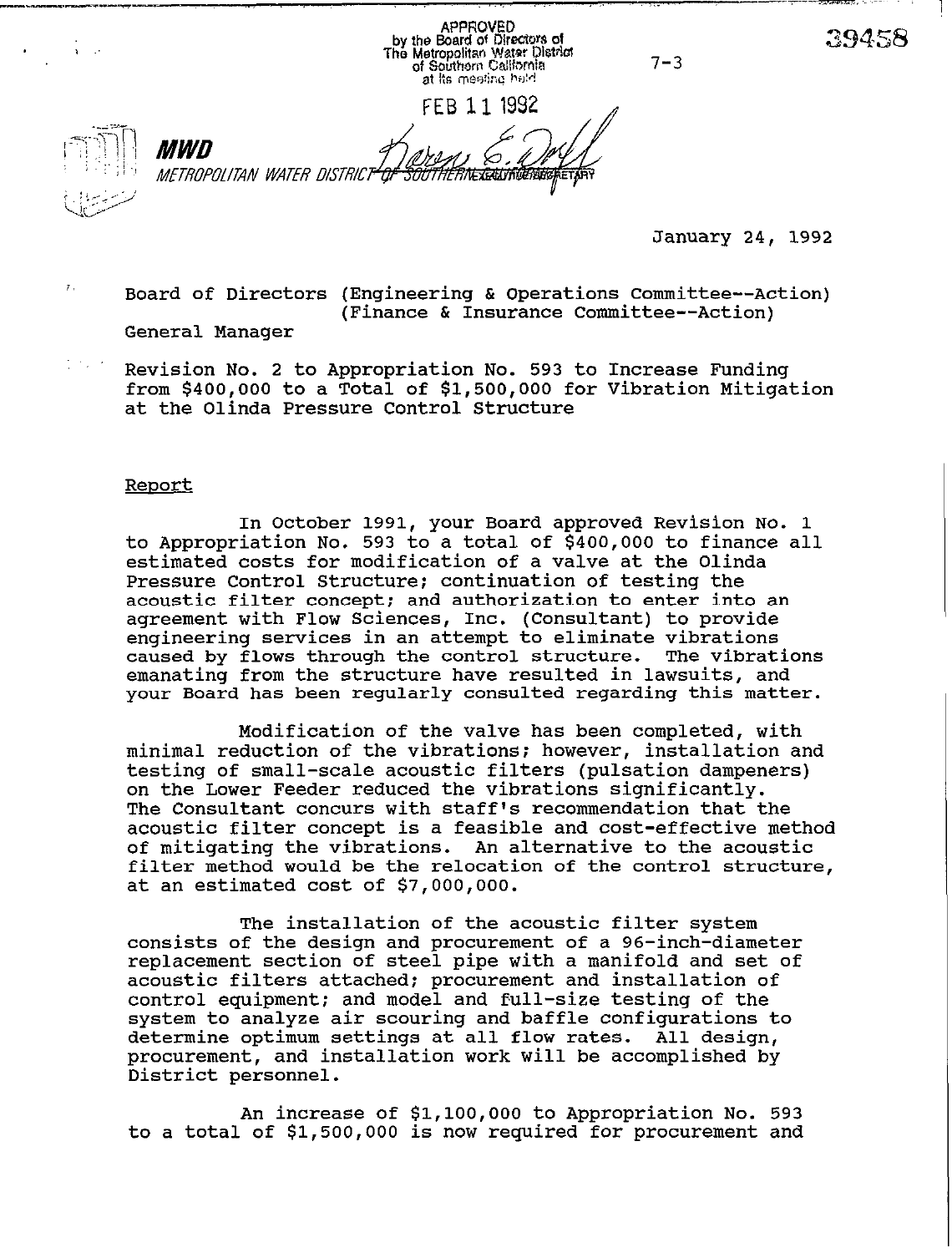## Board of Directors -2- January 24, 1992

.

installation of the acoustic filter system and appurtenant work. A breakdown of the total estimated costs is shown on Attachment "A."

The proposed action is exempt from the provisions of the California Environmental Quality Act in that it consists of minor modifications of an existing facility involving no expansion of use beyond that previously existing.

#### Board Committee Assignments

This letter was referred for action to:

The Engineering and Operations Committee because it has jurisdiction over the contracting of construction programs and the ordering of equipment or materials to be used, pursuant to Administrative Code Section 2431(b); and

The Finance and Insurance Committee because it has jurisdiction over appropriations, pursuant to Administrative Code Section 2441(d).

#### Recommendations

### ENGINEERING AND OPERATIONS COMMITTEE FOR ACTION.

It is recommended that the General Manager be authorized to procure and install the acoustic filter system and appurtenant work for vibration mitigation at the Olinda Pressure Control Structure.

#### FINANCE AND INSURANCE COMMITTEE FOR ACTION.

It is recommended that the Board authorize an increase of \$l,lOO,OOO to Appropriation No. 593 from the 1991 Revenue Bond Construction Fund to a total of \$1,500,000 for vibration mitigation at the Olinda Pressure Control Structure.

Herrolsn

PWF/atr (aw593.rv2) Attachment A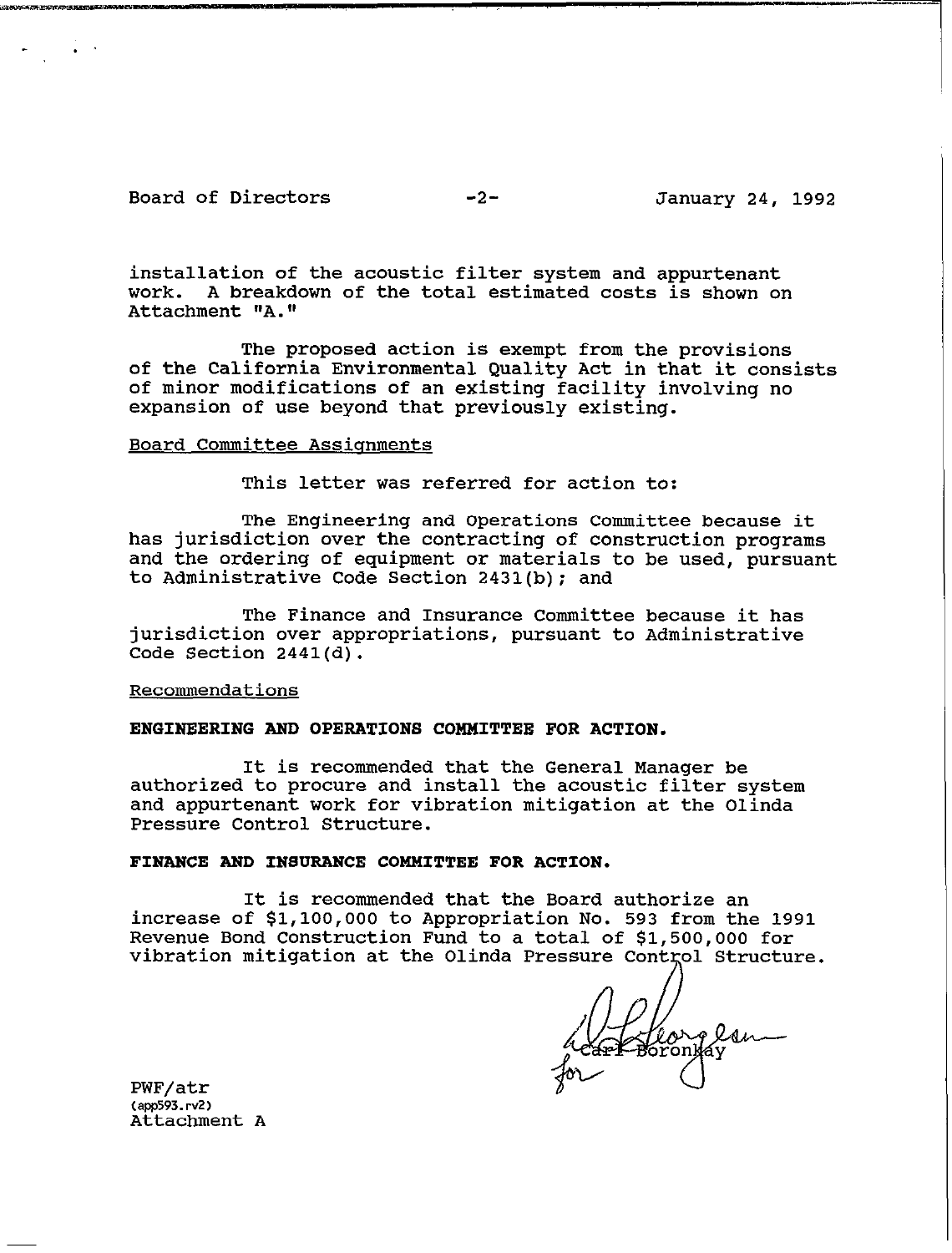39458

## **ATTACHMENT A**

# Fiscal Statement

The total cost breakdowns for Revision No. 1 and Revision No. 2 are as follows:

**DET DE MARKET DE REGISTER ET LA PORTUGALITAT DE LA POLITIKA EN LA POLITIKA EN LA POLITIKA EN LA POLITIKA EN LA** 

 $\begin{array}{c} \bullet \\ \bullet \\ \bullet \end{array} \qquad \begin{array}{c} \bullet \\ \bullet \\ \bullet \end{array}$ 

|                                                                                                                                                       | Rev. No. 1                                                     | Rev. No. 2                                                                               |
|-------------------------------------------------------------------------------------------------------------------------------------------------------|----------------------------------------------------------------|------------------------------------------------------------------------------------------|
| Labor:                                                                                                                                                |                                                                |                                                                                          |
| Engineering<br>Controls Group<br><b>Field Construction</b><br>Water Quality<br>Environmental<br>Inspection<br>Right of Way<br>Survey<br>Corrosion Lab | \$.<br>103,000<br>61,000<br>0<br>2,000<br>0<br>1,000<br>0<br>0 | \$.<br>262,000<br>6,000<br>124,000<br>6,000<br>6,000<br>9,000<br>5,000<br>6,000<br>6,000 |
| Total Labor                                                                                                                                           | 167,000                                                        | 430,000                                                                                  |
| Materials                                                                                                                                             | 10,000                                                         | 550,000                                                                                  |
| Incidental Expenses                                                                                                                                   | 2,000                                                          | 3,000                                                                                    |
| Professional and Technical Services                                                                                                                   |                                                                |                                                                                          |
| Northrop University<br>Flow Science, Inc.                                                                                                             | 90,000<br><u>10,000</u>                                        | 90,000<br>10,000                                                                         |
| Total Professional & Technical                                                                                                                        | 100,000                                                        | 100,000                                                                                  |
| Equipment Use<br>Administrative Overhead                                                                                                              | 15,000<br>81,000                                               | 35,000<br>238,000                                                                        |
| Contingencies                                                                                                                                         | 25,000                                                         | <u>144,000</u>                                                                           |
| Totals                                                                                                                                                | <u>\$400,000</u>                                               | <u>\$1,500,000</u>                                                                       |